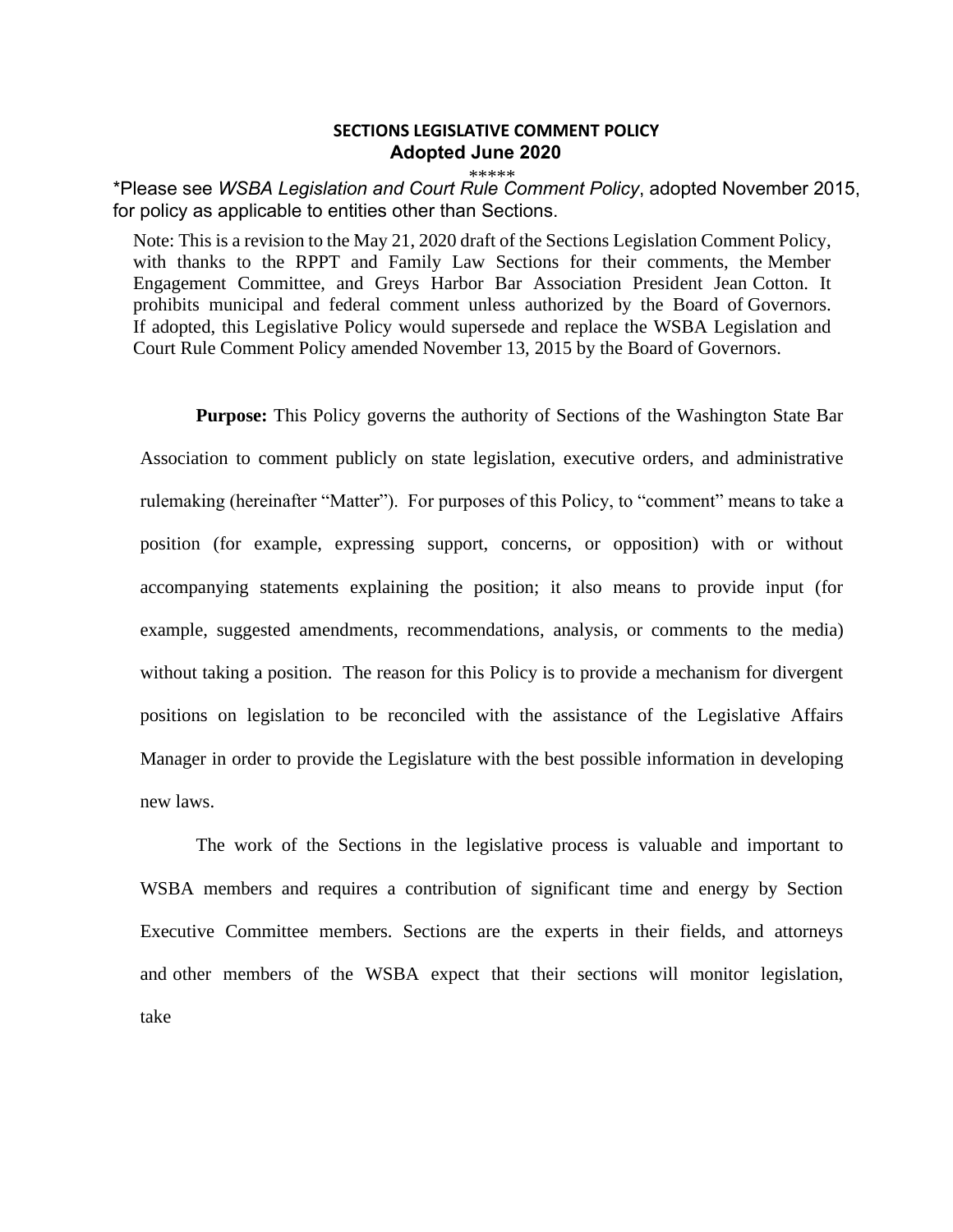positions when appropriate, educate the legislators with regard to proposed legislation, recommend changes to previously passed legislation or technical corrections to existing legislation. The WSBA also needs to know about Section legislative activity so that the WSBA Outreach & Legislative Affairs Manager ("Legislative Affairs Manager") can help avoid divergent positions and unnecessary expenditure of political capital by the WSBA and the Sections. Sections also benefit from learning of the positions of other Sections on the same bills or on companion bills.

## **Policy:**

1. Sections are encouraged to identify legislative issues within their area of expertise. The Legislative Affairs Manager will also identify bills to a Section that are within a particular Section's expertise and will keep the Sections updated on a bill's progress and pivotal points in the legislative process.

2. Training should be provided annually by the WSBA staff and Section members with significant experience in the legislative setting to at least one designee of each Section's Executive Committee, with other committee members welcome and encouraged to attend, on how to implement this Policy. Such training should include how to accomplish Section goals and how to act responsibly in the legislative setting.

3. The Legislative Affairs Manager shall be made available to Section Executive Committees as a resource for any questions as a Section works on a legislative matter in accordance with this Policy. Each Section and the Legislative Affairs Manager will work cooperatively to establish a process to assist each Section's Executive Committee in the development of and consideration of any comment. Similarly, Sections should be a resource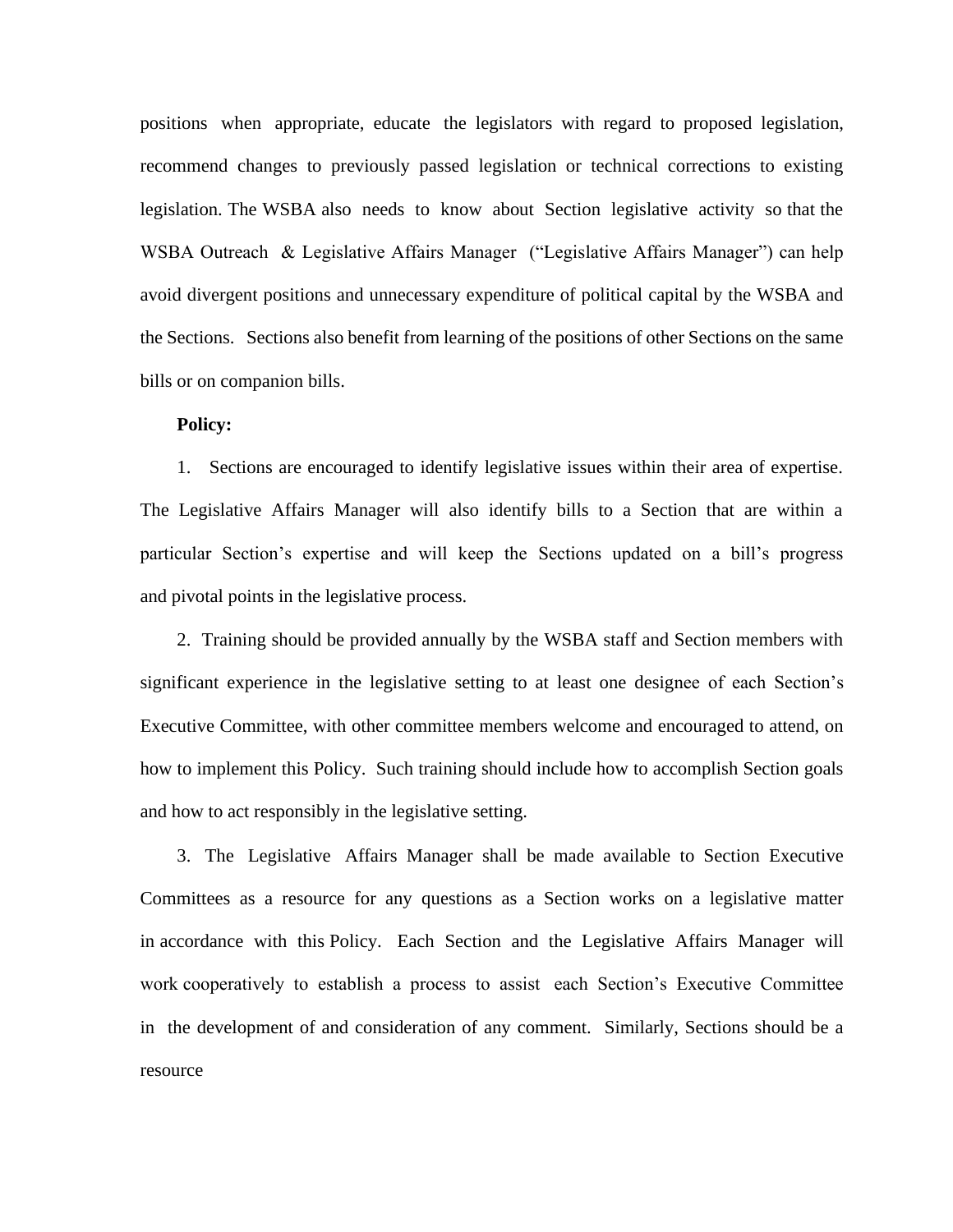to the WSBA on legislative matters within a Section's subject area.

4. Sections are authorized to appear before or otherwise comment on legislation to the

Legislature, or a committee of the Legislature, only under the following conditions:

a. The Section may not comment unless: (a) at least 75% of the total membership of the Section's Executive Committee has first determined that the matter under consideration meets GR 12; and (b) after determining that the Matter meets GR 12, that the comments are the opinion of at least 75% of the total membership of the Executive Committee of the Section. A subcommittee or other subset of a Section may not communicate its comments on a Matter to the Legislature or a committee thereof.

b. The Section shall not communicate comments on a Matter if such comments are in conflict with or in opposition to decisions or policies of the Board of Governors or Board Legislative Committee, including GR12 analyses.

c. The Section shall seek authorization from the Legislative Affairs Manager or the Board Legislative Committee Chair prior to communicating its comments on a Matter. In order to officially comment on behalf of the WSBA, the Section must have the prior written approval of the Board Legislative Committee or the Board of Governors, and any comments will be subject to limitations established by the Board of Governors. If authorization is granted, Sections may represent that the comments are the official comments of the WSBA.

d. Each Section will apprise the Legislative Affairs Manager and the chair of Board's Legislative Committee, as soon as possible after a decision is made by the Section on pending or proposed legislation, that the Section intends to support it, oppose it (including the reasons for the opposition and whether an amendment might be appropriate), or is taking no position. Each Section will also notify the Legislative Affairs Manager at least 24 hours in advance of a hearing before a legislative committee on a given bill, if the Section wishes to testify regarding that bill. The Section may do nothing more until the Legislative Affairs Manager gives permission to testify or to move forward with the position being taken by the Section, which permission may be given either verbally or in writing. The Legislative Affairs Manager will bring it to the Board's Legislative Committee for direction on how to proceed if there is time. However, if there is not time to obtain such approval, the Legislative Affairs Manager will make the decision, erring on the side of approving the request to testify or to move forward with the Section's position, unless there is a good and articulable reason to deny the request, which shall be explained to the Section. The Legislative Affairs Manager will notify the Board's Legislative Committee of the decision as soon as possible thereafter.